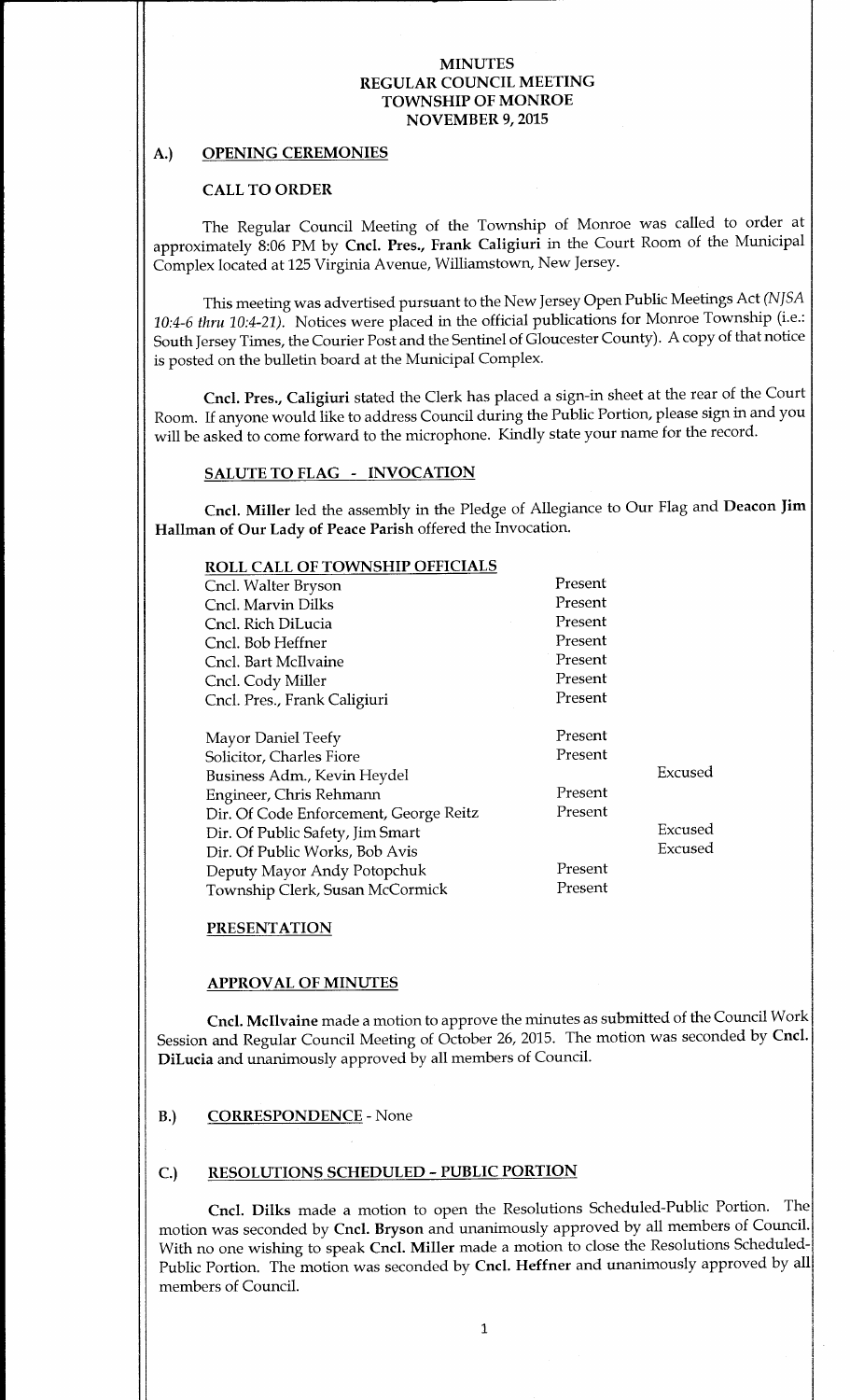### C.) RESOLUTIONS SCHEDULED - PUBLIC PORTION

Cncl. Dilks made <sup>a</sup> motion to bracket Resolutions R:171- 2015 through R:177-2015 for approval by Consent Agenda. The motion was seconded by Cncl. Miller and unanimously approved by all members of Council.

#### CONSENT AGENDA

R:171-2015 Resolution Awarding A Contract For Professional Services To Adams, Rehmann& Heggan Associates, Inc. For Engineering Services Associated With The Old Library Located On Main Street For The Township Of Monroe, County Of Gloucester, State Of New Jersey (Preliminary Assessment, Hazardous Materials Assessment, Bidding Services)

R:172-2015 Resolution Awarding A Contract For Professional Services To Adams, Rehmann& Heggan Associates, Inc. For Engineering Services Associated With Handicap Ramp Improvements Located Within The Township Of Monroe, County Of Gloucester, State Of New Jersey (Final Design/Public Bid, Construction Management/Inspection)

R:173-2015 Resolution Adjusting Township of Monroe Tax Records

R:174-2015 Resolution Requesting Approval Of Items Of Revenue And Appropriation N.J.S.A. 40A:4-87 2015 Body Armor Grant

R:175-2015 Resolution Requesting Approval Of Items Of Revenue And Appropriation N.J.S.A. 40A:4-87 Drive Sober Or Get Pulled Over 2015 Labor Day Program

R:176-2015 Resolution Of The Township Council Of The Township Of Monroe Authorizing The Purchase Of One (1) Labrie 35 Cu. Yd. Expert Helping Hand Mounted On 2016 Peterbilt 320 RH Chassis Under The National Joint Powers Alliance

R:177-2015 Resolution Of The Township Council Of The Township Of Monroe Authorizing The Mayor To Execute A Shared Services Defense Agreement For The Purposes Of Obtaining A Common Expert For The Mt. Laurel Action

Cncl. Miller made <sup>a</sup> motion to approve Resolutions R:171- 2015 through R:177-2015. The motion was seconded by Cncl. Heffner and unanimously approved by all members of Council.

Cncl. Bryson noted he voted in favor of R:177-2015 conditionally and to acknowledge the fact that this is being done in order to work with other communities to find <sup>a</sup> fair solution for all New Jersey residents in regard to affordable housing in the State. He added he is approving this conditionally in hopes that it will generate <sup>a</sup> fair share of affordable housing for Monroe Township that is not unreasonable or without good justification.

### D.) ORDINANCES

Cncl. Pres., Caligiuri turned this portion of the meeting over to Ordinance Committee Chairman, Cncl. Dilks. Cncl. Miller made <sup>a</sup> motion to open the Public Hearing for Ordinance 0:36- <sup>2015</sup> and 0:37-2015. The motion was seconded by Cncl. Pres., Caligiuri and unanimously approved by all members of Council. With no one wishing to speak Cncl. Miller made a motion to close the Public Hearing. The motion was seconded by Cncl. Pres., Caligiuri and The motion was seconded by Cncl. Pres., Caligiuri and unanimously approved by all members of Council.

O:36-2015 An Ordinance To Further Amend The Code Of The Township Of Monroe Establishing Rates Of Compensation To Officers And Employees Of The Township Of Monroe Code Enforcement Officer- Trainee)

Second Reading: The above ordinance was published in an official publication for the Township of Monroe. This portion was opened to the public.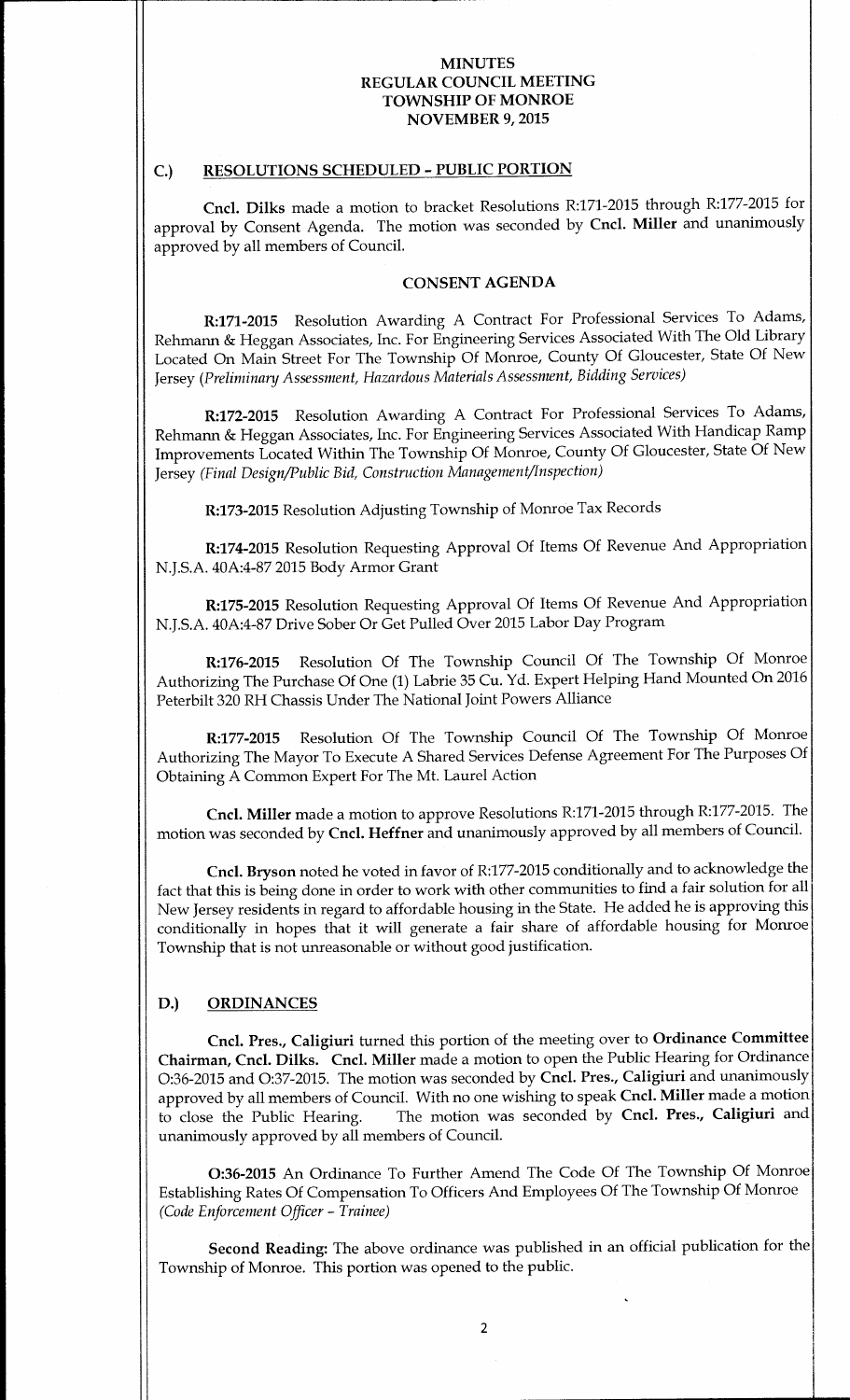### D.) ORDINANCES (cont'd)

Cncl. Heffner made <sup>a</sup> motion to approve Ordinance 0:36- 2015. The motion was seconded by Cncl. Miller.

# ROLL CALL VOTE TO APPROVE ORDINANCE O:36-2015 <sup>5</sup> AYES, <sup>1</sup> NAY (Bryson), <sup>1</sup> ABSTAIN WITH CAUSE (Dilks), <sup>0</sup> ABSENT

Tally: 5 Ayes, 1 Nay, 1 Abstain with Cause, 0 Absent. Ordinance 0:36-2015 was duly approved for Second Reading and Public Hearing.

0:37- <sup>2015</sup> An Ordinance Of The Township Council Of The Township Of Monroe To Amend Chapter 175 Of The Code Of The Township Of Monroe, Entitled" Land Management" Review Solar Energy Systems Requirements Fee)

Second Reading: The above ordinance was published in an official publication for the Township of Monroe. This portion was opened to the public.

Cncl. Pres., Caligiuri made <sup>a</sup> motion to approve Ordinance 0:37-2015 for Second Reading and Public Hearing. The motion was seconded by Cncl. Miller.

# ROLL CALL VOTE TO APPROVE ORDINANCE 0:37-2015- ALL AYES

Tally: 7 Ayes, <sup>0</sup> Nays, <sup>0</sup> Abstain, <sup>0</sup> Absent. Ordinance 0:37-2015 was duly approved for Second Reading and Public Hearing.

### E.) REPORTS AND OTHER MATTERS

Mayor Teefy reported speaking with Nydia Han who gave <sup>a</sup> report Wednesday night on the Channel <sup>6</sup> news about the high water bills residents are receiving. That was placed on Facebook Town Talk and many comments have been going back and forth but we are not trying to get into a social war with this we are just trying to get the information out. He noted in a South Jersey Times article Sunday night he requested people to send him their water history and bill history and so far he has received about twelve emails from rate payers. Some have sent their water history for short periods of time, others for long periods of time and it's difficult to figure out the bill history because <sup>a</sup> lot of math needs to be done. The Mayor noted he will be getting back to people on this and he noted if anyone questions Council about how to get their water history they can contact his secretary who has <sup>a</sup> breakdown which shows how to get that information on the MMUA website. Just reviewing bills over a couple of months does not help<br>we need to look at several years of data to see what the trend was. Tomorrow night we will we need to look at several years of data to see what the trend was. discuss possibly moving forward with the investigation into the water issues people are talking about. Cncl. Dilks questioned how many people are complaining about their water bills. Mayor Teefy replied approximately 100 have complained but now we are asking others to come forward with their information. He added he has asked the MMUA for the month to month bills of all commercial properties in town from January 2012 to date and the top twenty users from May 2012 to date and that data may show us something. In May there was 108 people that used 40,000 gallons or more but we do not know if some of those people always used that much water until we look at their history. Cncl. Dilks questioned if the MUA ever sat down with those rate payers to help them with their usage or see what the problem is. Mayor Teefy replied he questioned the MMUA on whether they look at high water usage for residential and commercial rate payers before bills are sent out to see if they have used that much water in other months and they don't. The MUA only prints and scans through <sup>a</sup> report of about 9,000 accounts when it would be easier to sort by <sup>a</sup> query to see who is at the top. The Mayor added he also questioned their testing results but they had none because they just replace meters.

Cncl. Miller and Mayor Teefy presented <sup>a</sup> Certificate of Recognition to Alyssa Peacock in recognition of being named Miss Atlantic Shores Little Princess.

Cncl. Bryson urged people to drive carefully and watch out for children leaving school now that it is getting dark earlier.